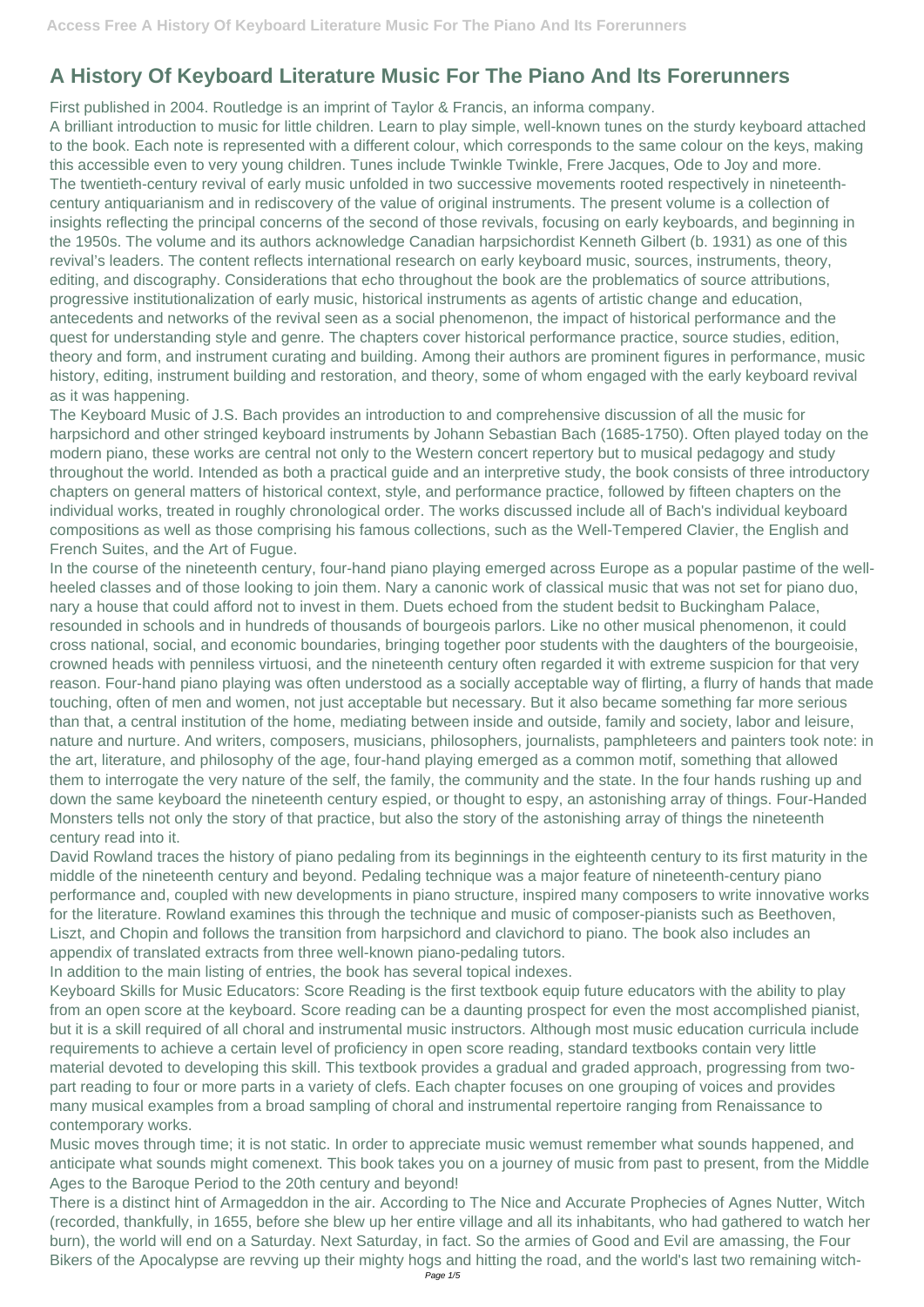finders are getting ready to fight the good fight, armed with awkwardly antiquated instructions and stick pins. Atlantis is rising, frogs are falling, tempers are flaring. . . . Right. Everything appears to be going according to Divine Plan. Except that a somewhat fussy angel and a fast-living demon -- each of whom has lived among Earth's mortals for many millennia and has grown rather fond of the lifestyle -- are not particularly looking forward to the coming Rapture. If Crowley and Aziraphale are going to stop it from happening, they've got to find and kill the Antichrist (which is a shame, as he's a really nice kid). There's just one glitch: someone seems to have misplaced him. . . . First published in 1990, Neil Gaiman and Terry Pratchett's brilliantly dark and screamingly funny take on humankind's final judgment is back -- and just in time -- in a new hardcover edition (which includes an introduction by the authors, comments by each about the other, and answers to some still-burning questions about their wildly popular collaborative effort) that the devout and the damned alike will surely cherish until the end of all things.

A fascinating history of the piano explored through 100 pieces chosen by one of the UK's most renowned concert pianists An astonishingly versatile instrument, the piano allows just two hands to play music of great complexity and subtlety. For more than two hundred years, it has brought solo and collaborative music into homes and concert halls and has inspired composers in every musical genre--from classical to jazz and light music. Charting the development of the piano from the late eighteenth century to the present day, pianist and writer Susan Tomes takes the reader with her on a personal journey through 100 pieces including solo works, chamber music, concertos, and jazz. Her choices include composers such as Bach, Mozart, Beethoven, Robert Schumann, Tchaikovsky, Debussy, Gershwin, and Philip Glass. Looking at this history from a modern performer's perspective, she acknowledges neglected women composers and players including Fanny Mendelssohn, Maria Szymanowska, Clara Schumann, and Amy Beach.

This second edition of the best-selling piano pedagogy book provides future piano and keyboard teachers with the essential tools to meet the challenges the next century. Fundamental to every keyboard teacher, the text examines current learning theories, offers a historical overview of keyboard pedagogy, reviews educational materials, and describes specific teaching techniques. It also discusses specific repertoire and technique for beginning, intermediate, and adult students.

The award-winning founder of Piano Today magazine presents a historical tribute to the piano that evaluates the roles of forefront composers and pianists while exploring the artistic development of various genres and the influence of the piano on Western musical traditions.

(Faber Piano Adventures ). Consists of carefully selected repertoire from the Baroque, Classical, Romantic, and Modern periods. Contents: KRIEGER: Minuet in A minor \* DUNCOMBE: Fanfare in C Major \* LULLY: Minuet in D minor \* ANNA MAGDALENA BACH NOTEBOOK: Musette in D Major \* Minuet in G Major \* Minuet in G minor (PETZOLD) \* March in D Major (C.P.E. BACH) \* J.C. BACH: Solfeggio in D Major \* GOSSEC: Tambourin \* HASLINGER: Sonatina in C Major \* HAYDN: German Dance in D Major \* Minuet in G Major \* Allegro in F Major \* CLEMENTI: Sonatina in C Major, Op. 36, No. 1 \* DIABELLI: Sonatina in G Major, 1st Movement, Op. 168, No. 2 \* Rondo for Four Hands, Op. 163, No. 6 \* BEETHOVEN: Two German Dances \* LEOPOLD MOZART: Allegro in A Major \* GURLITT: A Little Flower \* BURGMULLER: Arabesque, Op. 100, No. 2 \* Ballade, Op. 100, No. 15 \* Harmony of the Angels, Op. 100, No. 21 \* SCHUMANN: Wild Rider, Op. 68, No. 8 \* Melody, Op. 68, No. 1 \* ELLMENREICH: Spinning Song, Op. 14, No. 4 \* HELLER: Avalanche, Op. 45, No. 2 \* REINECKE: Gavotte, Op. 183, No. 1 \* REBIKOV: Chinese Figurine \* Playing Soldiers, OP. 31, No. 4 \* FABER: The Moons of Jupiter \* MCKAY: Song of the Range Rider \* Cowboy Song \* JACOBY: Sonatina

This book will guide you from the very first time you sit down at the keyboard through to playing whole pieces confidently with both hands together.

One of the world's most beloved and bestselling writers takes his ultimate journey -- into the most intriguing and intractable questions that science seeks to answer. In A Walk in the Woods, Bill Bryson trekked the Appalachian Trail - well, most of it. In In A Sunburned Country, he confronted some of the most lethal wildlife Australia has to offer. Now, in his biggest book, he confronts his greatest challenge: to understand -- and, if possible, answer -- the oldest, biggest questions we have posed about the universe and ourselves. Taking as territory everything from the Big Bang to the rise of civilization, Bryson seeks to understand how we got from there being nothing at all to there being us. To that end, he has attached himself to a host of the world's most advanced (and often obsessed) archaeologists, anthropologists, and

mathematicians, travelling to their offices, laboratories, and field camps. He has read (or tried to read) their books, pestered them with questions, apprenticed himself to their powerful minds. A Short History of Nearly Everything is the record of this quest, and it is a sometimes profound, sometimes funny, and always supremely clear and entertaining adventure in the realms of human knowledge, as only Bill Bryson can render it. Science has never been more involving or entertaining.

This open access collection of essays examines the literary advice industry since its emergence in Anglo-American literary culture in the mid-nineteenth century within the context of the professionalization of the literary field and the continued debate on creative writing as art and craft. Often dismissed as commercial and stereotypical by authors and specialists alike, literary advice has nonetheless remained a flourishing business, embodying the unquestioned values of a literary system, but also functioning as a sign of a literary system in transition. Exploring the rise of new online amateur writing cultures in the twenty-first century, this collection of essays considers how literary advice proliferates globally, leading to new forms and genres. New Unique Book for 2015 contains 179 A4 pages of Quality Information. As the name suggests, this book has been written for the absolute beginner and assumes no prior musical knowledge - just the desire to do it! You will not be disappointed with this superb new book which is probably the easiest and most user friendly book of its sort available! Items covered include: (Faber Piano Adventures ). This collection of 21 authentic keyboard works represents the major periods of music - from Baroque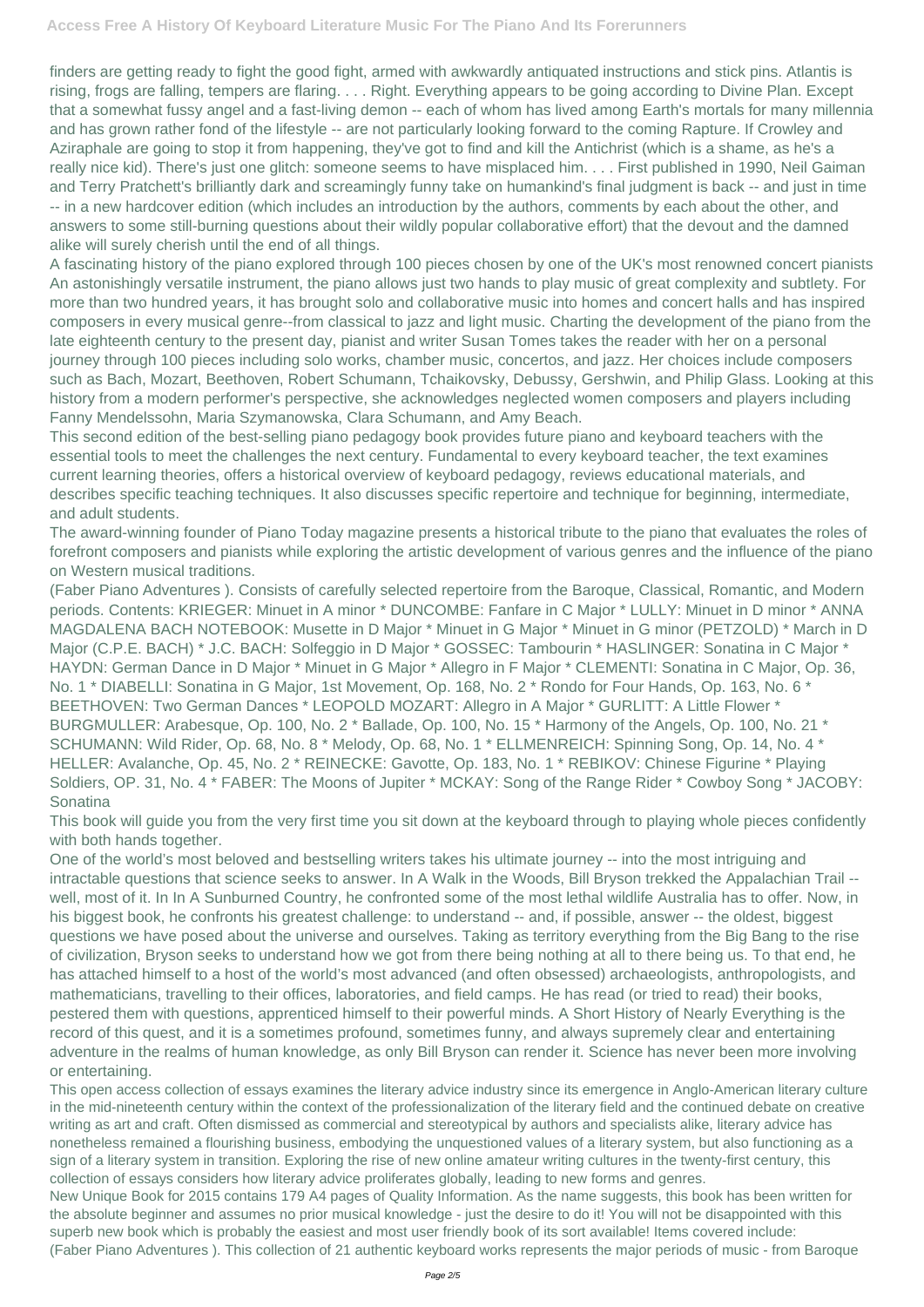to Contemporary - and serves as an excellent introduction to classical keyboard literature. Contents: VON DER HOFE: Canario \* PRAETORIUS: Procession in G \* TELEMANN: Gavott in C \* MOURET: The Highlander \* HOOK: Bagatelle \* Minuet \* TURK: Little Dance \* DIABELLI: Morning \* HAYDN: Quadrille \* ATTWOOD: Sonatina in G \* J.C. BACH: Adagio and Allegro \* SCHYTTE: Little Prelude \* Melody for Left Hand \* SPINDLER: Two Preludes \* WOHLFAHRT: Waltz for Four Hands \* GURLITT: The Hunt \* LYNES: Tarantella \* ALT: On the Ocean Floor \* DUBLIANSKY: The Busy Machine \* SALUTRINSKAYA: Shepherd Pipes \* FABER: Pantomime

Walking his two young children to school every morning, Thad Carhart passes an unassuming little storefront in his Paris neighborhood. Intrigued by its simple sign—Desforges Pianos—he enters, only to have his way barred by the shop's imperious owner. Unable to stifle his curiosity, he finally lands the proper introduction, and a world previously hidden is brought into view. Luc, the atelier's master, proves an indispensable guide to the history and art of the piano. Intertwined with the story of a musical friendship are reflections on how pianos work, their glorious history, and stories of the people who care for them, from amateur pianists to the craftsmen who make the mechanism sing. The Piano Shop on the Left Bank is at once a beguiling portrait of a Paris not found on any map and a tender account of the awakening of a lost childhood passion. Praise for The Piano Shop on the Left Bank: "[Carhart's] writing is fluid and lovely enough to lure the rustiest plunker back to the piano bench and the most jaded traveler back to Paris." –San Francisco Chronicle "Captivating . . . [Carhart] joins the tiny company of foreigners who have written of the French as verbs. . . . What he tries to capture is not the sight of them, but what they see." –The New York Times "Thoroughly engaging . . . In part it is a book about that most unpredictable and pleasurable of human experiences, serendipity. . . . The book is also about something more difficult to pin down, friendship and community." –The Washington Post "Carhart writes with a sensuousness enhanced by patience and grounded by the humble acquisition of new insight into music, his childhood, and his relationship to the city of Paris." –The New Yorker NAMED ONE OF THE BEST BOOKS OF THE YEAR BY THE

## WASHINGTON POST BOOK WORLD

(Faber Piano Adventures ). Includes a CD of Accompaniments. Contents include: Allegretto (Kohler) \* Ancient Dance (Praetorious) \* Circle Dance (Beyer) \* Country Ride (Kohler) \* Echoes (Kohler) \* Five-Note Sonatina (Bolck) \* The Hero's March (Vogel) \* In an Old Castle (Beyer) \* Little March (Turk) \* Melody (Beyer) \* Ponies (Low) \* Sonatina (Wilton).

A renowned concert pianist traces the instrument's design, manufacture, and music in a delightful "piano's eye-view" of the social history of Western Europe and the United States from the 16th to the 20th centuries.

Learn to play simple, well-known Christmas tunes on the sturdy keyboard attached to the book. Each note is represented with a different colour, which corresponds to the same colour on the keyboard, allowing even very young children to pick out the tunes. Tunes include 'Jingle Bells', 'Silent Night', 'We Three Kings' and 'Deck the Halls'. A brilliant introduction for young children to the keyboard/piano, and a fabulous Christmas gift that all the family will enjoy playing with! Following on from Usborne's 'My First Keyboard Book'. Whilst no knowledge of reading music is required to enjoy this book, the notes are shown in the correct positions on the staves, so children can get an idea of how musical notation works - a valuable skill if they choose to go on to learn an instrument. Features one octave, including sharps and flats - multiple notes can be played together.

This classic work has served a generation of pianists, organists, and harpsichordists and remains a necessity for every serious keyboard musician today. It is a detailed chronological survey from the 14th century to the end of the 17th. Beginning with the earliest sources, Professor Apel examines national styles and individual composers as well as the careers of the many evolving musical forms and instruments. Much of the material is organized by period and by national style areasÑfrom Poland to Portugal. A monument of scholarship, this indispensable reference work is also remarkably user-friendly and engagingly written throughout. English keyboard music reached an unsurpassed level of sophistication in the late sixteenth and early seventeenth centuries as organists such as William Byrd and his students took a genre associated with domestic, amateur performance and treated it as seriously as vocal music. This book draws together important research on the music, its sources and the instruments on which it was played. There are two chapters on instruments: John Koster on the use of harpsichord during the period, and Dominic Gwynn on the construction of Tudor-style organs based on the surviving evidence we have for them. This leads to a section devoted to organ performance practice in a liturgical context, in which John Harper discusses what the use of organs pitched in F may imply about their use in alternation with vocal polyphony, and Magnus Williamson explores improvisational practice in the Tudor period. The next section is on sources and repertoire, beginning with Frauke Jürgensen and Rachelle Taylor's chapter on Clarifica me Pater settings, which grows naturally out of the consideration of improvisation in the previous chapter. The next two contributions focus on two of the most important individual manuscript sources: Tihomir Popovi? challenges assumptions about My Ladye Nevells Booke by reflecting on what the manuscript can tell us about aristocratic culture, and David J. Smith provides a detailed study of the famous Fitzwilliam Virginal Book. The discussion then broadens out into Pieter Dirksen's consideration of a wider

selection of sources relating to John Bull, which in turn connects closely to David Leadbetter's work on Gibbons, lute sources and questions of style.

Here is a complete repertoire and textbook for the older or adult beginner. Starting with material appropriate for the first lesson, it moves rapidly through discoveries, music and activities equivalent to The Music Tree and Levels 1 and 2. On completing the book, the student is ready for Level 3 of the Clark Library. The book provides quantities of music, all of it selected or composed to appeal to the older student -- Studies (introducing each of 65 new subjects), Repertoire (155 solos and duets), Accompanying and Transposing (62 melodies to accompany and to transpose to all major and minor keys), Sight Reading (107 one-line pieces that review each of the new discoveries and teach sight reading skills). In addition, the 22 units in 208 pages include: Technical Exercises, Rhythm Exercises, Written Work and Improvising. A Glossary at the end defines all new signs and terms introduced throughout the book. How Chinese characters triumphed over the QWERTY keyboard and laid the foundation for China's information technology successes today. Chinese writing is character based, the one major world script that is neither alphabetic nor syllabic. Through the years, the Chinese written language encountered presumed alphabetic universalism in the form of Morse Code, Braille, stenography, Linotype, punch cards, word processing, and other systems developed with the Latin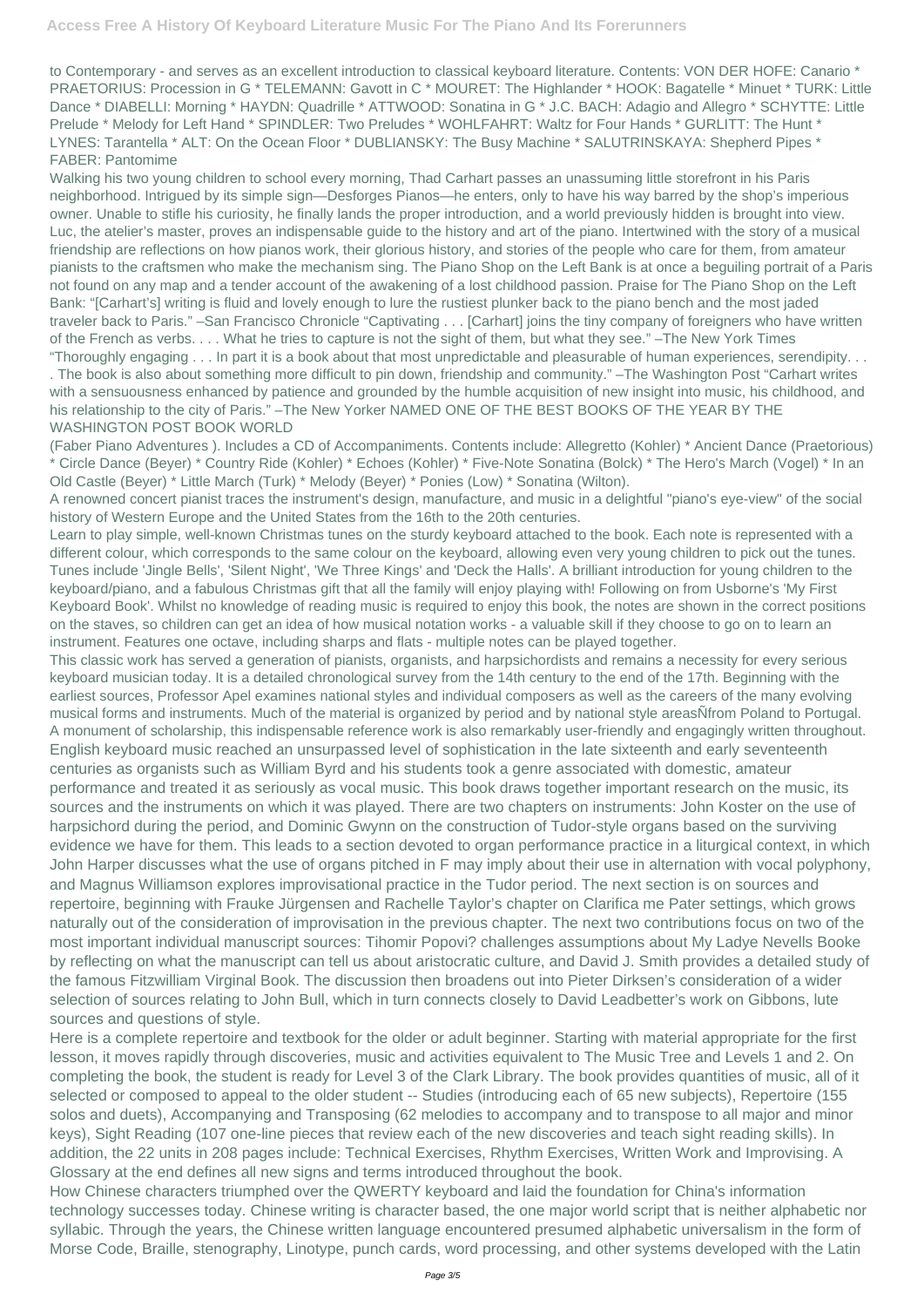alphabet in mind. This book is about those encounters—in particular thousands of Chinese characters versus the typewriter and its QWERTY keyboard. Thomas Mullaney describes a fascinating series of experiments, prototypes, failures, and successes in the century-long quest for a workable Chinese typewriter. The earliest Chinese typewriters, Mullaney tells us, were figments of popular imagination, sensational accounts of twelve-foot keyboards with 5,000 keys. One of the first Chinese typewriters actually constructed was invented by a Christian missionary, who organized characters by common usage (but promoted the less-common characters for "Jesus" to the common usage level). Later came typewriters manufactured for use in Chinese offices, and typewriting schools that turned out trained "typewriter girls" and "typewriter boys." Still later was the "Double Pigeon" typewriter produced by the Shanghai Calculator and Typewriter Factory, the typewriter of choice under Mao. Clerks and secretaries in this era experimented with alternative ways of organizing characters on their tray beds, inventing an input method that was the first instance of "predictive text." Today, after more than a century of resistance against the alphabetic, not only have Chinese characters prevailed, they form the linguistic substrate of the vibrant world of Chinese information technology. The Chinese Typewriter, not just an "object history" but grappling with broad questions of technological change and global communication, shows how this happened. A Study of the Weatherhead East Asian Institute Columbia University Intended for the Music Literature course for music majors.

Classic Keys is a beautifully photographed and illustrated book focusing on the signature rock keyboard sounds of the 1950s to the early 1980s. It celebrates the Hammond B-3 organ, Rhodes and Wurlitzer electric pianos, the Vox Continental and Farfisa combo organs, the Hohner Clavinet, the Mellotron, the Minimoog and other famous and collectable instruments. From the earliest days of rock music, the role of keyboards has grown dramatically. Advancements in electronics created a crescendo of musical invention. In the thirty short years between 1950 and 1980, the rock keyboard went from being whatever down-on-its-luck piano awaited a band in a bar or concert hall to a portable digital orchestra. It made keyboards a centerpiece of the sound of many top rock bands, and a handful of them became icons of both sound and design. Their sounds live on: Digitally, in the memory chips of modern keyboards, and in their original form thanks to a growing group of musicians and collectors of many ages and nationalities. Classic Keys explores the sound, lore, and technology of these iconic instruments, including their place in the historical development of keyboard instruments, music, and the international keyboard instrument industry. Twelve significant instruments are presented as the chapter foundations, together with information about and comparisons with more than thirty-six others. Included are short profiles of modern musicians, composers, and others who collect, use, and prize these instruments years after they went out of production. Both authors are avid musicians, collect and restore vintage keyboards, and are well-known and respected in the international community of web forums devoted to these instruments. A practicing musician and professor of music offers the first work in English to comprehensively survey the development of solo keyboard works. Gillespie discusses 350 composers and their works for harpsichord and piano, including Bach, Handel, Mozart, Beethoven, and Debussy. Includes 116 musical examples, illustrations, and a glossary of musical terms. Adaptive Strategies for Small-Handed Pianists brings together information from biomechanics, ergonomics, physics, anatomy, medicine, and piano pedagogy to focus on the subject of small-handedness. The first comprehensive study of its kind, the book opens with an overview of historical, anatomical, and pedagogical perspectives and redresses long-held biases concerning those who struggle at the piano because of issues with hand size. A discussion of work efficiency, the human anatomy, and the constraints of physics serves as the theoretical basis for a focused analysis of healthy movement and piano technique as they relate to small-handedness. Separate chapters deal with specific alternative approaches: redistribution, refingering, strategies to maximize reach and power, and musical solutions for technical problems. Richly illustrated with hundreds of examples from a wide range of piano repertoire, the book is an incomparable resource for piano teachers and students, written in language that is accessible to a broad audience. It balances scholastic rigor with practical experience in the field to demonstrate that the unique physical and musical needs of the small-handed can be addressed in sensitive and appropriate ways. Writing in the digital age has been as messy as the inky rags in Gutenberg's shop or the molten lead of a Linotype machine. Matthew Kirschenbaum examines how creative authorship came to coexist with the computer revolution. Who were the early adopters, and what made others anxious? Was word processing just a better typewriter, or something more? J. S. Bach's musician son explains the technique for performing eighteenth-century compositions, discussing fingering, Page 4/5

Basso continuo accompaniment calls upon a complex tapestry of harmonic, rhythmic, compositional, analytical and improvisational skills. The evolving knowledge that underpinned the performance of basso continuo was built up and transmitted from the late 1500s to the second half of the eighteenth century, when changes in instruments together with the assertion of control by composers over their works brought about its demise. By tracing the development of basso continuo over time and across the regions of Italy where differing practices emerged, Giulia Nuti accesses this body of musical usage. Sources include the music itself, introductions and specific instructions and requirements in song books and operas, contemporary accounts of performances and, in the later period of basso continuo, description and instruction offered in theoretical treatises. Changes in instruments and instrumental usage and the resulting sounds available to composers and performers are considered, as well as the altering relationship between the improvising continuo player and the composer. Extensive documentation from both manuscript and printed sources, some very rare and others better known, in the original language, followed by a precise English translation, is offered in support of the arguments. There are also many musical examples, transcribed and in facsimile. Giulia Nuti provides both a scholarly account of the history of basso continuo and a performance-driven interpretation of how this music might be played. (Faber Piano Adventures ). The pieces were carefully selected for musical moments of drama, mystery, suspense, and excitement. Paired with each composition is a famous poem. Contents include: Allegro con Fuoco (Diabelli) \* Avalanche (Heller) \* Etude in C Minor (Bertini) \* The Ghost in the Fireplace (Kullack) \* Storm and Stress (Gurlitt) \* The Wild Horseman (Schumann).